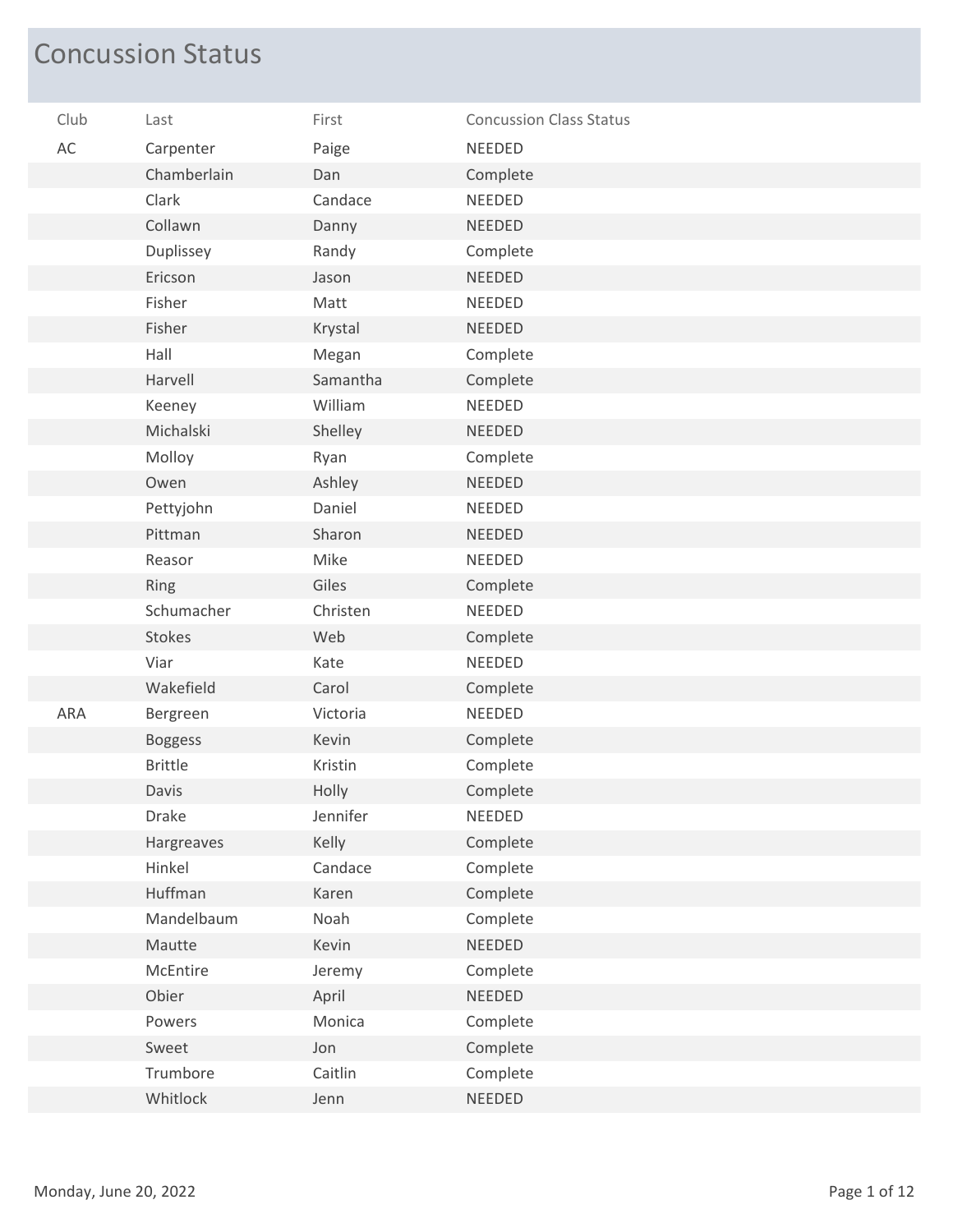| Club | Last      | First    | <b>Concussion Class Status</b> |
|------|-----------|----------|--------------------------------|
| ASH  | Blaylock  | Sharyn   | NEEDED                         |
|      | Datovech  | John     | Complete                       |
|      | Dingman   | Lisa     | NEEDED                         |
|      | Flanagan  | Bob      | Complete                       |
|      | Jahn      | Laura    | NEEDED                         |
|      | Luck      | Corinne  | Complete                       |
|      | Medei     | Steve    | NEEDED                         |
|      | Molino    | Mike     | <b>NEEDED</b>                  |
|      | Morgan    | Andrea   | <b>NEEDED</b>                  |
|      | Roberts   | Courtney | NEEDED                         |
|      | Senfield  | Pam      | Complete                       |
|      | Smith     | Baylan   | NEEDED                         |
|      | Stewart   | Adrienne | NEEDED                         |
|      | Topich    | Joey     | <b>NEEDED</b>                  |
| BC   | Balazek   | Joe      | NEEDED                         |
|      | Harness   | Victoria | Complete                       |
|      | Hathaway  | Michael  | Complete                       |
|      | Mullenaux | Chris    | Complete                       |
|      | Reynolds  | Jason    | NEEDED                         |
|      | Smith     | Corey    | Complete                       |
|      | Sprong    | Sara     | NEEDED                         |
| BG   | Chaney    | Kelli    | NEEDED                         |
|      | Ford      | Jennifer | <b>NEEDED</b>                  |
|      | Funnell   | Meredith | NEEDED                         |
|      | Gauntt    | Katrina  | Complete                       |
|      | Gilbreath | Tracey   | NEEDED                         |
|      | Gordon    | Dyanne   | <b>NEEDED</b>                  |
|      | Hannon    | Kim      | NEEDED                         |
|      | Holl      | Cindy    | NEEDED                         |
|      | McClave   | John     | NEEDED                         |
|      | McClave   | Alison   | Complete                       |
|      | Oakcrum   | Shawn    | NEEDED                         |
|      | Oakley    | Don      | NEEDED                         |
|      | Peters    | Alan     | NEEDED                         |
|      | Reulet    | Desiree  | NEEDED                         |
|      | Schrinel  | Rachael  | Complete                       |
|      | Shores    | Michelle | Complete                       |
|      | White     | Kara     | Complete                       |
|      | Wood      | Charlie  | Complete                       |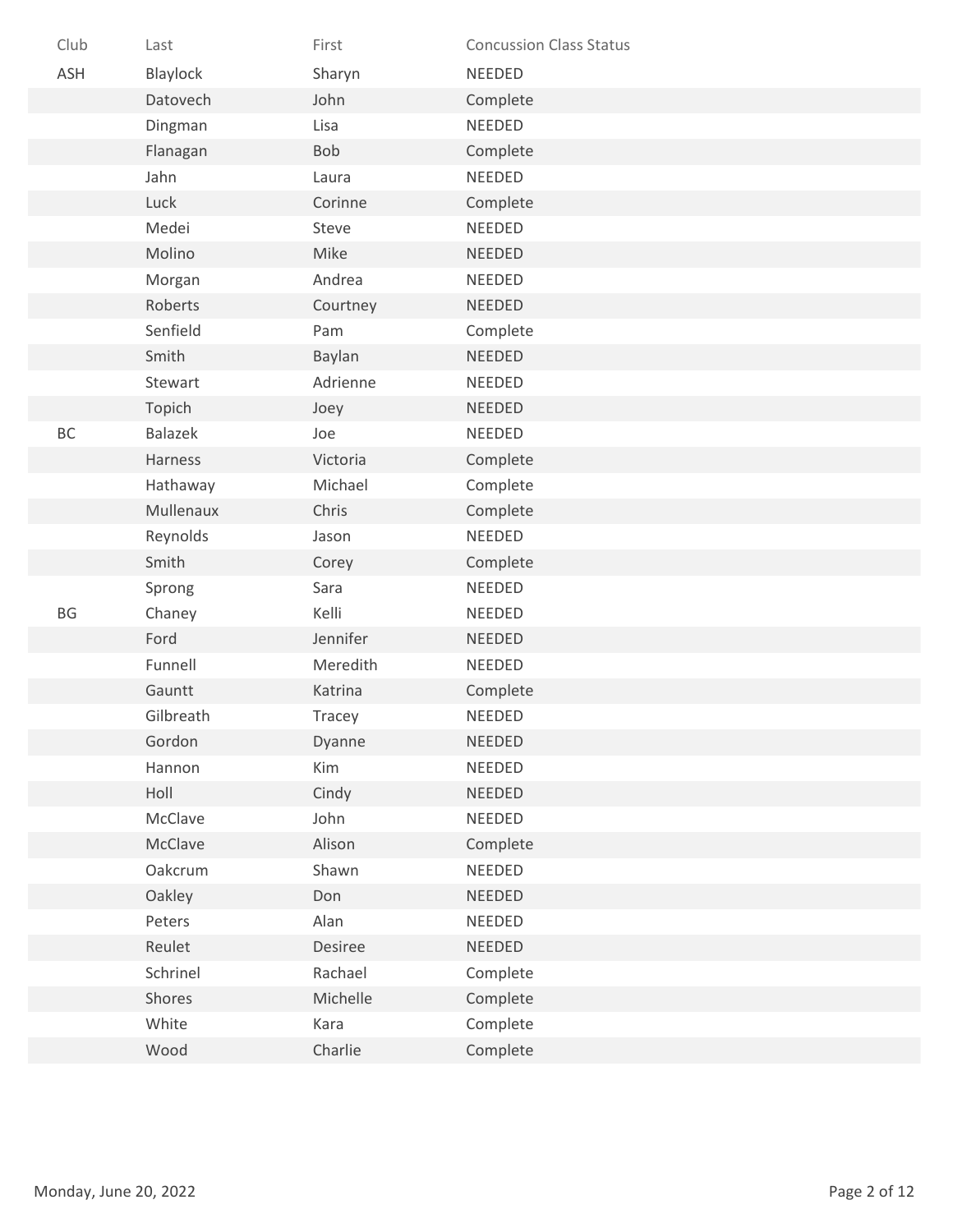| Club        | Last           | First     | <b>Concussion Class Status</b> |
|-------------|----------------|-----------|--------------------------------|
| <b>BSRC</b> | Beckett        | Mark      | <b>NEEDED</b>                  |
|             | Bowman         | Carol Lee | <b>NEEDED</b>                  |
|             | <b>Bradley</b> | Ryan      | NEEDED                         |
|             | Carroll        | Keith     | Complete                       |
|             | Chadwick       | Debbie    | <b>NEEDED</b>                  |
|             | Childs         | Tara      | <b>NEEDED</b>                  |
|             | Czaja          | Ed        | <b>NEEDED</b>                  |
|             | <b>Draves</b>  | Gregg     | <b>NEEDED</b>                  |
|             | Eliason        | Karen     | Complete                       |
|             | Godard         | Jill      | <b>NEEDED</b>                  |
|             | Hart           | David     | NEEDED                         |
|             | Hatcher        | Monica    | Complete                       |
|             | Herndon        | James     | <b>NEEDED</b>                  |
|             | Hufner         | Mike      | <b>NEEDED</b>                  |
|             | Johnson        | Rob       | <b>NEEDED</b>                  |
|             | Ligday         | Fritz     | Complete                       |
|             | Merchant       | Amy       | NEEDED                         |
|             | Newton         | Marti     | <b>NEEDED</b>                  |
|             | Odor           | Jay       | <b>NEEDED</b>                  |
|             | Patina         | Mike      | NEEDED                         |
|             | Patrick        | Nancy     | Complete                       |
|             | Schmidt        | Denis     | NEEDED                         |
|             | VanAlstine     | Allan     | NEEDED                         |
|             | Vandenberge    | James     | <b>NEEDED</b>                  |
|             | Waldrop        | Jennifer  | <b>NEEDED</b>                  |
|             | Zicafoose      | Kim       | <b>NEEDED</b>                  |
| CORA        | <b>Barnes</b>  | Mike      | Complete                       |
|             | Bean           | Kathie    | <b>NEEDED</b>                  |
|             | <b>Brann</b>   | Michelle  | NEEDED                         |
|             | Creasy         | David     | Complete                       |
|             | French         | Heather   | Complete                       |
|             | Ginn           | Chris     | NEEDED                         |
|             | Jiancristoforo | Michael   | Complete                       |
|             | Petrasek       | Jaime     | NEEDED                         |
|             | Rettig         | Erin      | Complete                       |
|             | Roberts        | Jenn      | Complete                       |
|             | Thorne         | Megan     | NEEDED                         |
|             | Trivette       | James     | Complete                       |
|             | Tufaro         | Marc      | NEEDED                         |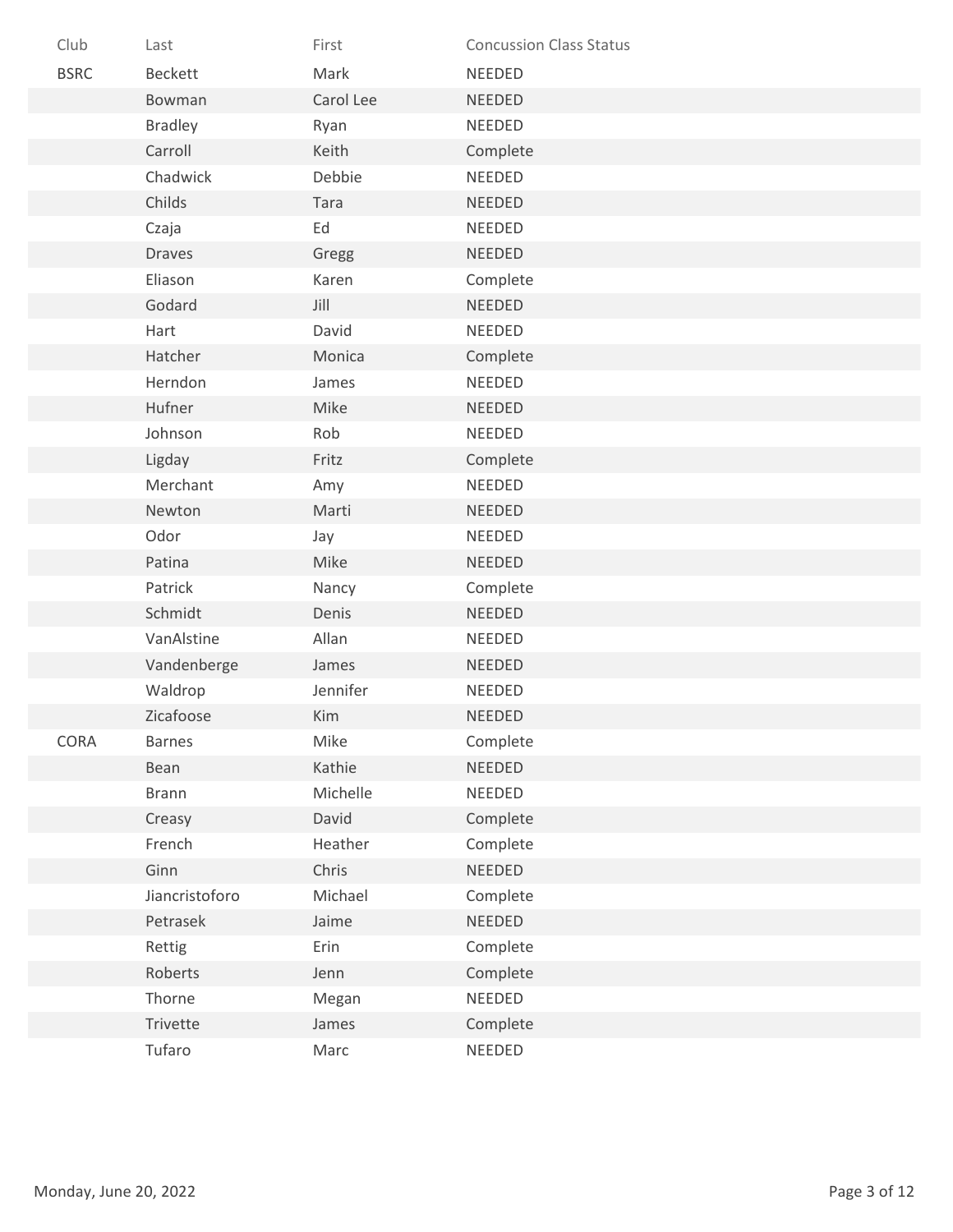| Club       | Last            | First        | <b>Concussion Class Status</b> |
|------------|-----------------|--------------|--------------------------------|
| <b>CRA</b> | Alburger        | Chris        | NEEDED                         |
|            | Becker          | Stephanie    | Complete                       |
|            | <b>Bremer</b>   | Meredith     | Complete                       |
|            | Carroll         | Steve        | <b>NEEDED</b>                  |
|            | Coleman         | Angela       | NEEDED                         |
|            | Danforth        | Stu          | Complete                       |
|            | Fellows         | Carey        | Complete                       |
|            | Ferguson        | Andrew       | Complete                       |
|            | Hart            | Blair        | Complete                       |
|            | Marr            | <b>Bruce</b> | Complete                       |
|            | Massengill      | Gary         | Complete                       |
|            | Peele           | Jennifer     | <b>NEEDED</b>                  |
|            | Schaefer        | Nicole       | Complete                       |
| <b>CRR</b> | Barber          | Matt         | Complete                       |
|            | <b>Borchers</b> | Todd         | Complete                       |
|            | Gunn            | Elizabeth    | NEEDED                         |
|            | Hill            | Ryan         | Complete                       |
|            | Jensen          | Heather      | NEEDED                         |
|            | Jung            | John         | Complete                       |
|            | Lambert         | Becky        | Complete                       |
|            | Lambert         | Sarah        | <b>NEEDED</b>                  |
|            | Le              | Stacey       | Complete                       |
|            | Martindale      | Allen        | NEEDED                         |
|            | Molnar          | Mike         | NEEDED                         |
|            | Poulton         | Kim          | Complete                       |
|            | Ross            | Stephanie    | NEEDED                         |
|            | Schwartz        | Dane         | Complete                       |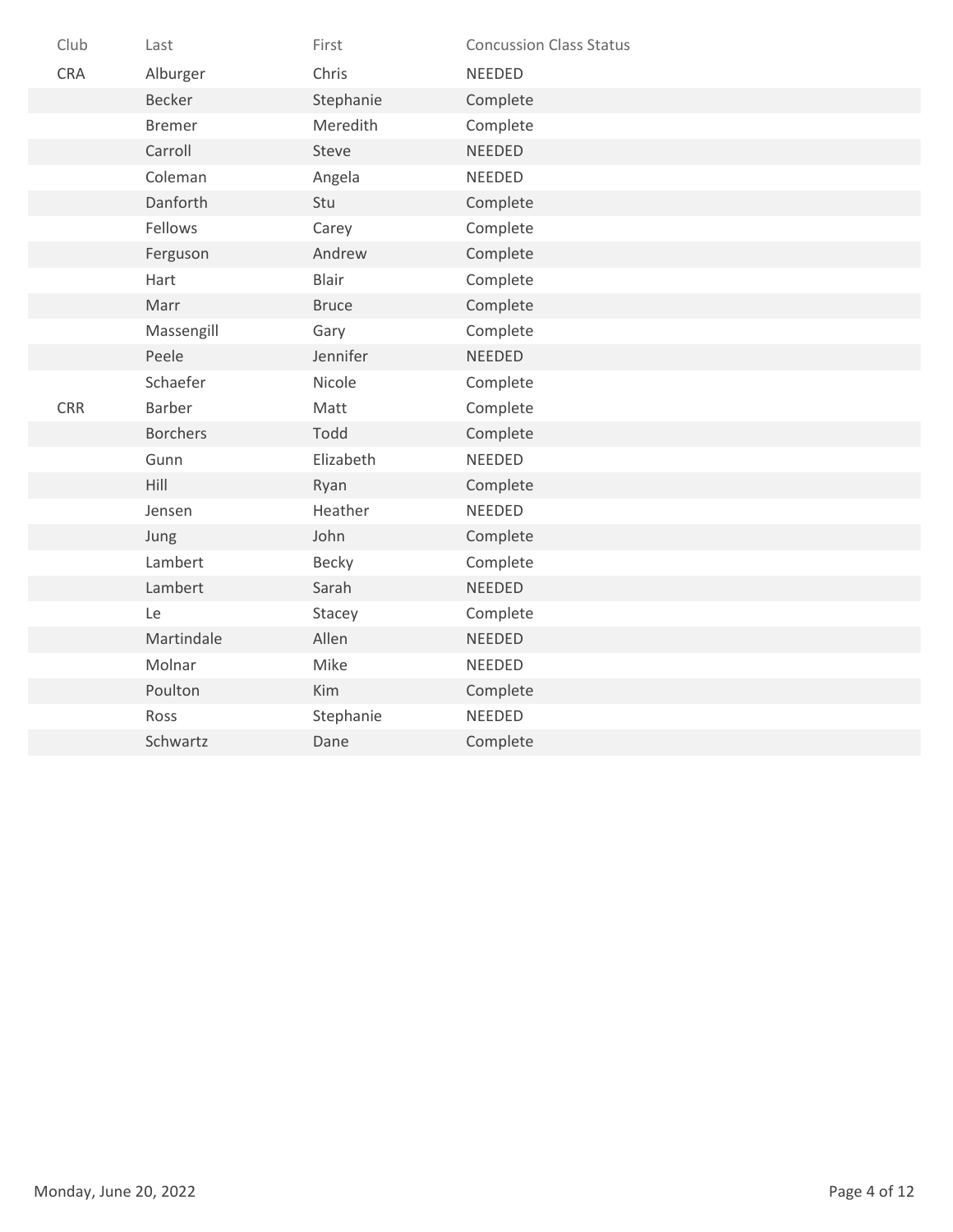| Club | Last          | First                        | <b>Concussion Class Status</b> |
|------|---------------|------------------------------|--------------------------------|
| CSC  | <b>Brewer</b> | Mary                         | NEEDED                         |
|      | Casey         | Debby                        | Complete                       |
|      | Garcia        | Helga                        | <b>NEEDED</b>                  |
|      | Girvin        | Jerri                        | Complete                       |
|      | Green         | Tyler                        | Complete                       |
|      | Gresock       | Emily                        | Complete                       |
|      | Harrison      | Joel                         | <b>NEEDED</b>                  |
|      | Heller        | Jonathan                     | Complete                       |
|      | Ireland       | Rebecca                      | NEEDED                         |
|      | Lande         | Vanessa                      | <b>NEEDED</b>                  |
|      | Laurence      | Noah                         | Complete                       |
|      | Lowry         | Patrick                      | <b>NEEDED</b>                  |
|      | Ripol         | Bill                         | NEEDED                         |
|      | Smith         | Greg                         | Complete                       |
|      | Sukharevich   | Marina                       | Complete                       |
|      | Taylor        | Morris                       | <b>NEEDED</b>                  |
|      | Turpin        | Lindsay                      | <b>NEEDED</b>                  |
| DC   | Carlson       | Ryan                         | NEEDED                         |
|      | Midmore       | Letitita                     | Complete                       |
|      | Smith         | Brandon                      | NEEDED                         |
|      | Zivan Coffey  | Michal                       | <b>NEEDED</b>                  |
| FH.  | Abbott        | Mike                         | <b>NEEDED</b>                  |
|      | <b>Barrar</b> | Erin                         | NEEDED                         |
|      | Connors       | Matthew                      | NEEDED                         |
|      | Crank         | Kirsten                      | NEEDED                         |
|      | Francis       | Kirsten                      | Complete                       |
|      | Gibson        | Susanna                      | <b>NEEDED</b>                  |
|      | Head Atkinson | Laurie                       | NEEDED                         |
|      | Holloway      | Stephanie                    | Complete                       |
|      | Leary         | Jeff                         | NEEDED                         |
|      | McAuliffe     | Scott                        | NEEDED                         |
|      | Rogers        | $\mathsf{Al}\hspace{0.04cm}$ | NEEDED                         |
|      | Schardt       | David                        | Complete                       |
|      | Tognarelli    | David                        | NEEDED                         |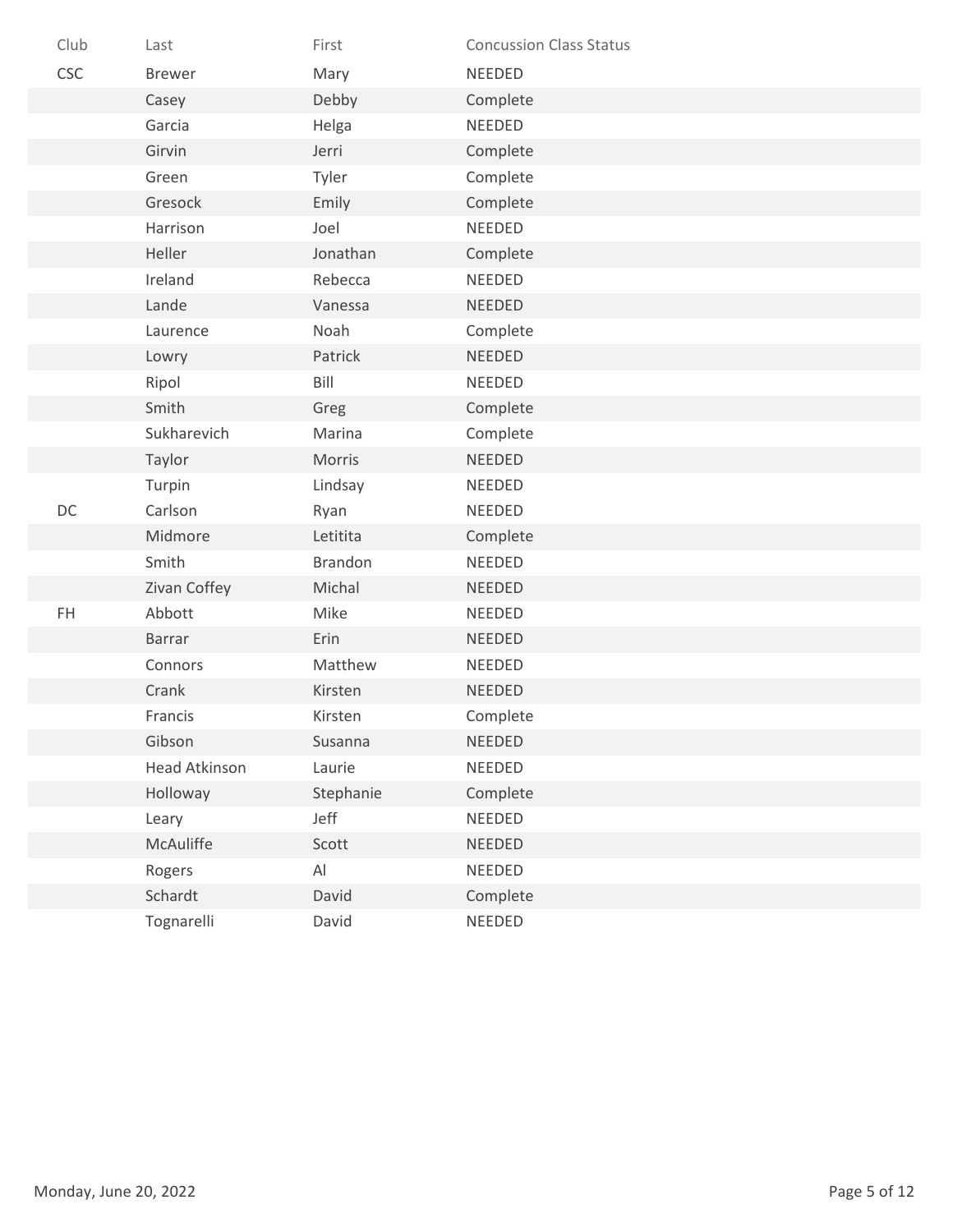| Club        | Last         | First     | <b>Concussion Class Status</b> |
|-------------|--------------|-----------|--------------------------------|
| GM          | Brown        | Aaron     | NEEDED                         |
|             | Chapman      | Jim       | <b>NEEDED</b>                  |
|             | Cheatham     | Steve     | NEEDED                         |
|             | DeShazo      | Raleigh   | <b>NEEDED</b>                  |
|             | Evans        | Steve     | NEEDED                         |
|             | Gilman       | Kristin   | NEEDED                         |
|             | Haugeto      | Sonja     | Complete                       |
|             | Johnson      | Crystal   | <b>NEEDED</b>                  |
|             | Lawson       | Robin     | Complete                       |
|             | Mann         | Melissa   | <b>NEEDED</b>                  |
|             | Mondragon    | Nathan    | NEEDED                         |
|             | Pillion      | Kim       | <b>NEEDED</b>                  |
|             | Rollogas     | Amy       | Complete                       |
|             | Scythes      | Gina      | <b>NEEDED</b>                  |
|             | Seltzer      | Stacy     | NEEDED                         |
|             | <b>Stagg</b> | Carey     | <b>NEEDED</b>                  |
|             | Ways         | Heather   | NEEDED                         |
| <b>HCC</b>  | Clark        | Johnathan | <b>NEEDED</b>                  |
|             | Cox          | Sarah     | NEEDED                         |
|             | Droppleman   | Melanie   | NEEDED                         |
|             | Hawks        | Todd      | <b>NEEDED</b>                  |
|             | Kashinejad   | Doni      | NEEDED                         |
|             | Mast         | Lauren    | <b>NEEDED</b>                  |
|             | McAdoo       | Jennifer  | NEEDED                         |
|             | Robinson     | Tim       | <b>NEEDED</b>                  |
|             | Schloss      | Jennifer  | <b>NEEDED</b>                  |
|             | Voekler      | Thomas    | NEEDED                         |
| <b>HCRA</b> | <b>Burke</b> | Kristen   | NEEDED                         |
|             | Clemens      | Teresa    | Complete                       |
|             | Fullerton    | Travis    | NEEDED                         |
|             | Gulosh       | Jeff      | Complete                       |
|             | Leary        | Katie     | Complete                       |
|             | Leary        | Dennis    | NEEDED                         |
|             | Meehan       | Allison   | NEEDED                         |
|             | Metz         | Joanna    | NEEDED                         |
|             | Meyers       | Andy      | <b>NEEDED</b>                  |
|             | Miyashita    | Ed        | Complete                       |
|             | O'Bryen      | Don       | NEEDED                         |
|             | Tucker       | Karen     | NEEDED                         |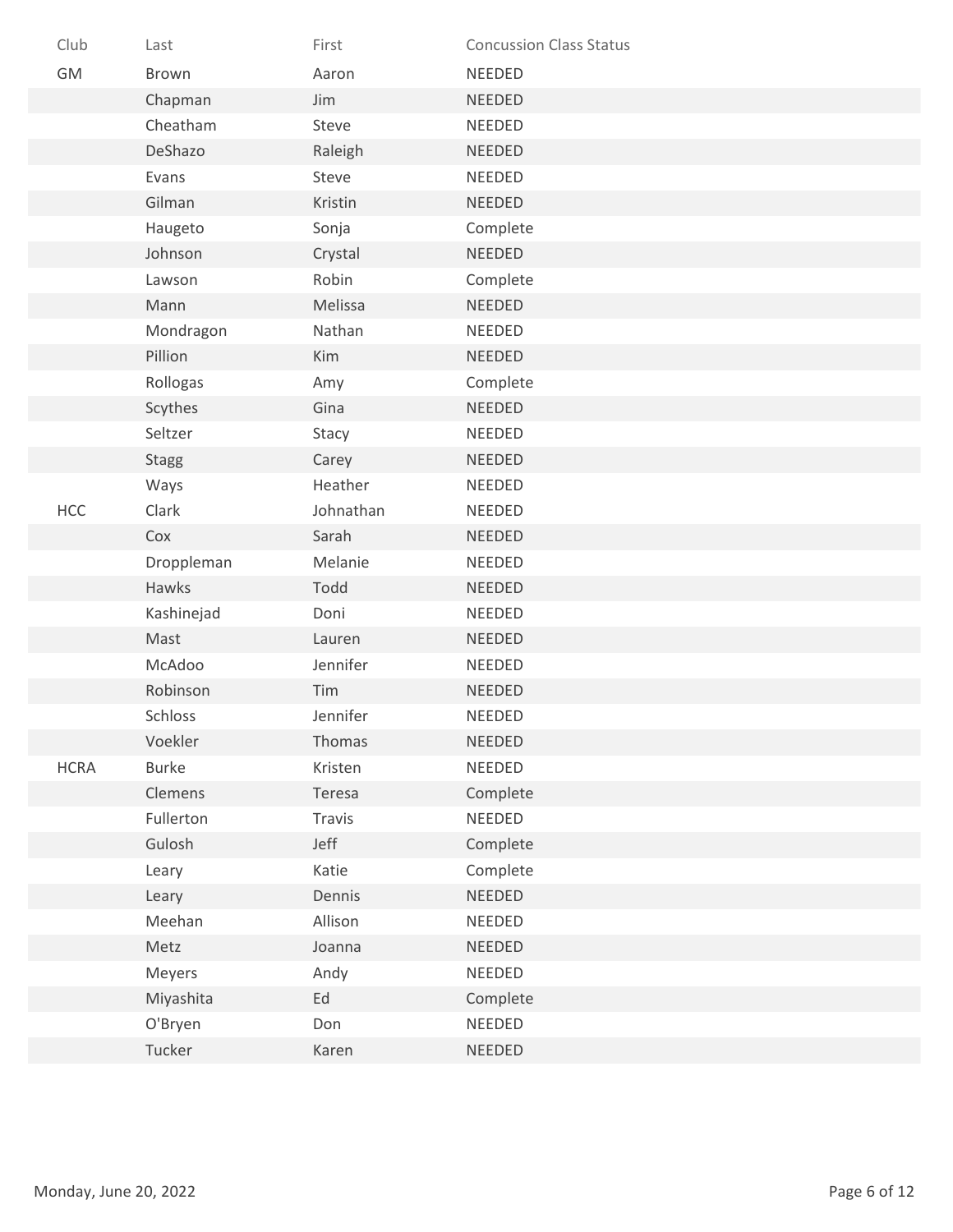| Club       | Last              | First    | <b>Concussion Class Status</b> |
|------------|-------------------|----------|--------------------------------|
| KC         | Allen             | Zacc     | <b>NEEDED</b>                  |
|            | Barbour           | Kevin    | <b>NEEDED</b>                  |
|            | Belhumeur         | Luc      | <b>NEEDED</b>                  |
|            | <b>Butt</b>       | Jeff     | <b>NEEDED</b>                  |
|            | Caten             | Katie    | NEEDED                         |
|            | Dwyer             | Brendan  | <b>NEEDED</b>                  |
|            | Goodman           | Shelly   | <b>NEEDED</b>                  |
|            | Jones             | Ralph    | Complete                       |
|            | Kinner            | Shane    | <b>NEEDED</b>                  |
|            | Leggett           | Chris    | NEEDED                         |
|            | Nelson Cunningham | Jera     | Complete                       |
|            | O'Meara           | Virginia | <b>NEEDED</b>                  |
|            | Scott             | Eric     | <b>NEEDED</b>                  |
|            | Worthington-Adams | Michela  | Complete                       |
| <b>MRA</b> | Blary             | Ashley   | Complete                       |
|            | Califano          | Sarah    | Complete                       |
|            | Crawford          | Stacy    | <b>NEEDED</b>                  |
|            | Dillard           | Greg     | Complete                       |
|            | Keenan            | Julie    | Complete                       |
|            | Lewis             | Keith    | Complete                       |
|            | Speeks            | Kevin    | Complete                       |
|            | Stevens           | Joe      | NEEDED                         |
|            | Whitlow           | Jennifer | Complete                       |
|            | Willard           | Andy     | Complete                       |
| <b>MS</b>  | (Dudley) Jones    | Nicole   | NEEDED                         |
|            | Coward            | Jeff     | <b>NEEDED</b>                  |
|            | Devlin            | Mike     | <b>NEEDED</b>                  |
|            | Duegaw            | Dawn     | NEEDED                         |
|            | Jones             | Mary     | Complete                       |
|            | Kyllingstad       | Mark     | NEEDED                         |
|            | O'Donnell         | Jennifer | NEEDED                         |
|            | Sabo              | Roy      | Complete                       |
|            | Stevens           | John     | Complete                       |
|            | Watkins           | Charlene | NEEDED                         |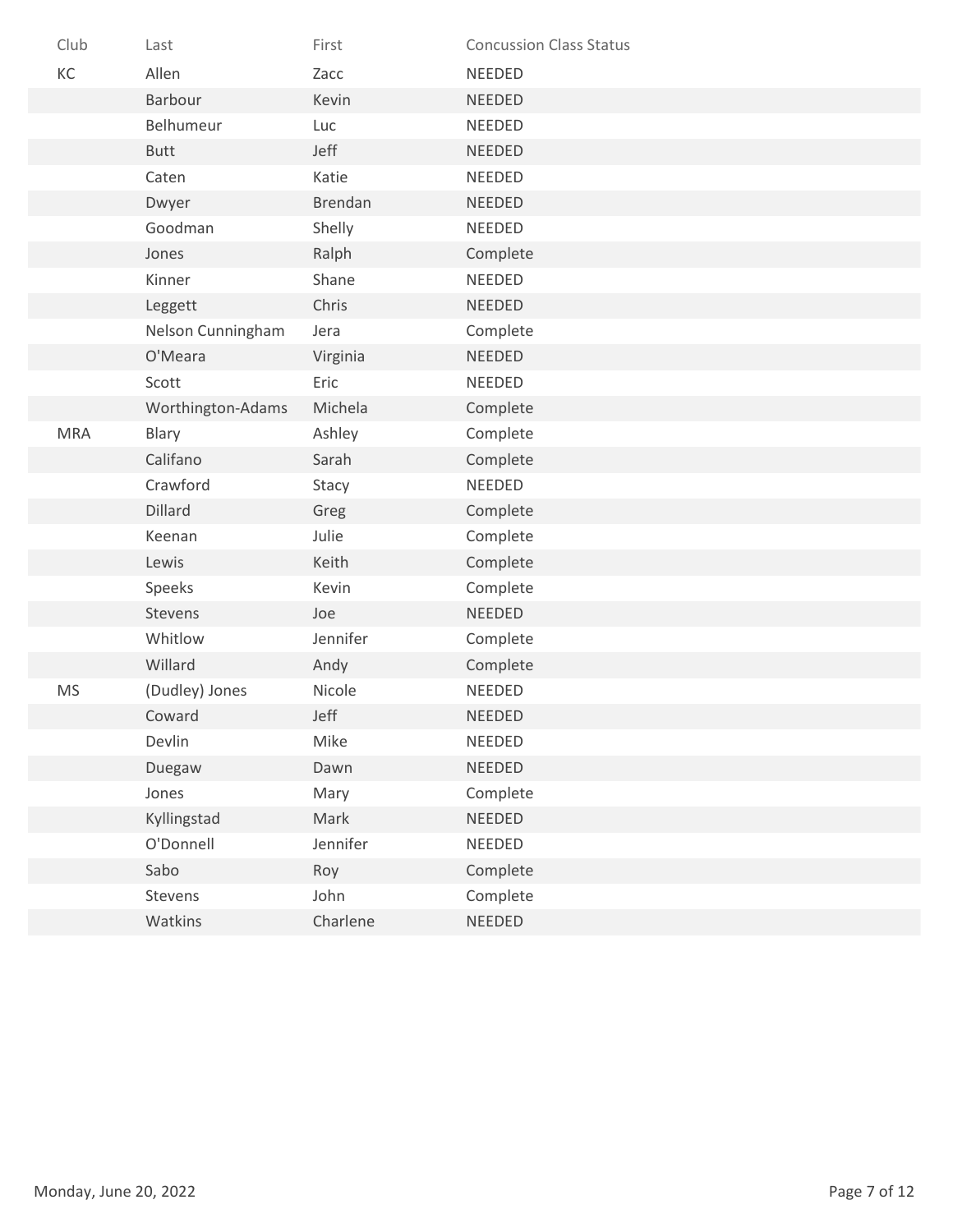| Club | Last          | First        | <b>Concussion Class Status</b> |
|------|---------------|--------------|--------------------------------|
| OC   | Agee          | Keith        | <b>NEEDED</b>                  |
|      | <b>Baker</b>  | Keck         | <b>NEEDED</b>                  |
|      | Bowman        | Donnie       | NEEDED                         |
|      | Bowman        | Mandi        | <b>NEEDED</b>                  |
|      | <b>Brooks</b> | Mary         | NEEDED                         |
|      | Campbell      | Bob          | <b>NEEDED</b>                  |
|      | Cornwell      | Tanya        | <b>NEEDED</b>                  |
|      | Foster        | Steven       | <b>NEEDED</b>                  |
|      | Grubbs        | Annie        | NEEDED                         |
|      | Hurtubise     | Jim          | <b>NEEDED</b>                  |
|      | Hurtubise     | Courtney     | NEEDED                         |
|      | Kelly         | April        | Complete                       |
|      | O'Bier        | April        | NEEDED                         |
|      | Peter         | Steven       | <b>NEEDED</b>                  |
|      | Sutton        | Scott        | <b>NEEDED</b>                  |
|      | Underdown     | <b>Brett</b> | <b>NEEDED</b>                  |
|      | Vieni         | Kim          | NEEDED                         |
|      | Vieni         | Joe          | Complete                       |
|      | Wade          | Josh         | NEEDED                         |
| $PC$ | Connolly      | Tom          | Complete                       |
|      | Evanko        | Christy      | Complete                       |
|      | Fogg          | Jeff         | Complete                       |
|      | Hill          | James        | Complete                       |
|      | Hill          | Mike         | Complete                       |
|      | Hill          | Cathy        | Complete                       |
|      | Magill        | Jason        | Complete                       |
|      | Minton        | Chris        | Complete                       |
|      | Volles        | Eric         | Complete                       |
| RKVL | Carioti       | Kenan        | NEEDED                         |
|      | Demyanovich   | Eric         | NEEDED                         |
|      | Fraser        | Mac          | Complete                       |
|      | Rubis         | Stephanie    | NEEDED                         |
|      | Tompkins      | Clayton      | NEEDED                         |
|      | Worthington   | Chad         | <b>NEEDED</b>                  |
|      | Zubris        | Josh         | Complete                       |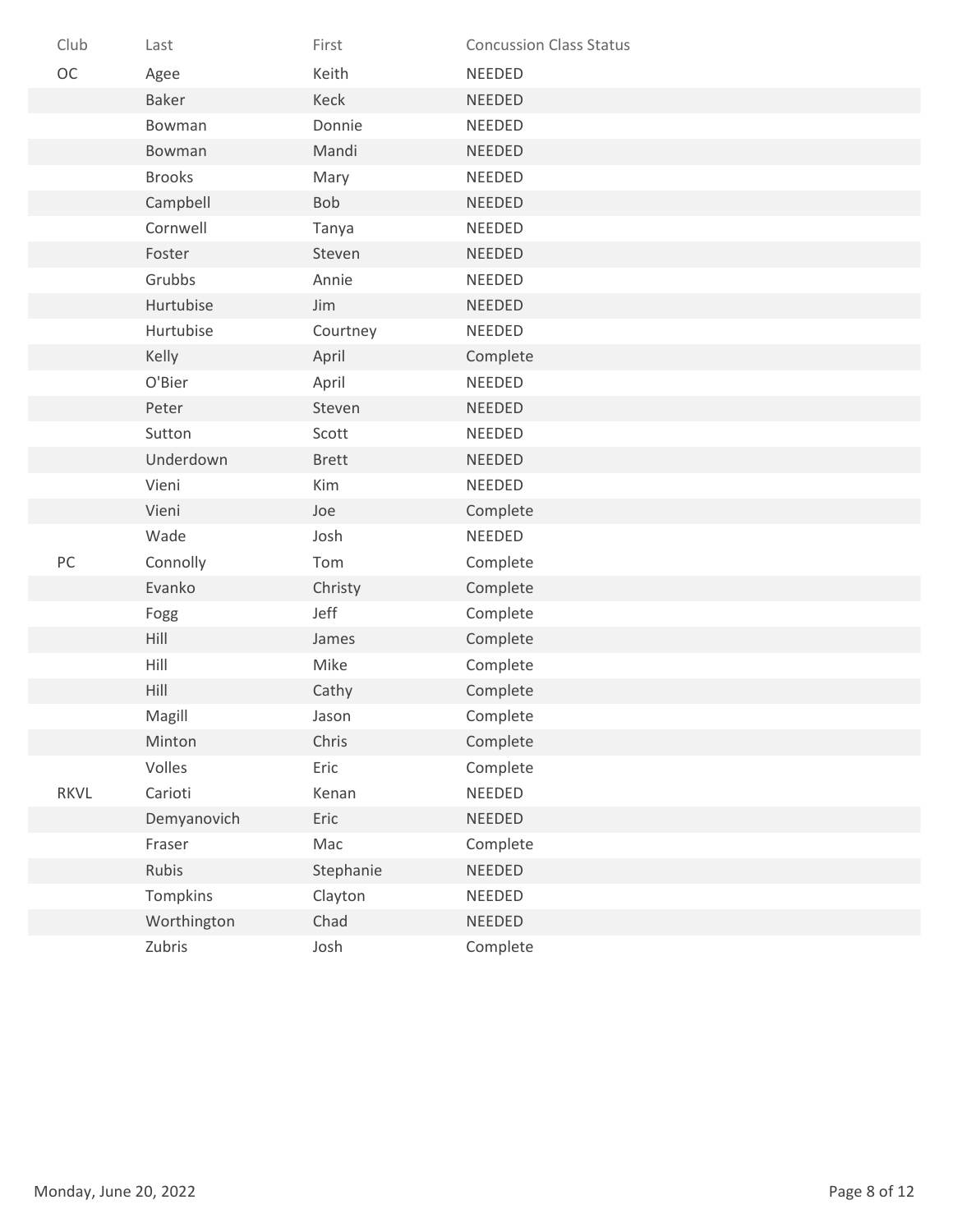| Club        | Last           | First         | <b>Concussion Class Status</b> |
|-------------|----------------|---------------|--------------------------------|
| <b>RSRC</b> | Bain           | Sarah         | Complete                       |
|             | Bartz          | Michele       | Complete                       |
|             | Border         | James         | Complete                       |
|             | <b>Burnett</b> | Alex          | Complete                       |
|             | Causey         | Robert        | Complete                       |
|             | Mayer          | Mary Meg      | Complete                       |
|             | Morris         | Doug          | Complete                       |
|             | Perry          | Eric          | <b>NEEDED</b>                  |
|             | Slater         | <b>Brandy</b> | <b>NEEDED</b>                  |
|             | Swanson        | Patrick       | Complete                       |
|             | Timmons        | Robyn         | Complete                       |
| <b>RVDC</b> | Matthews       | Richard       | Complete                       |
|             | Taylor         | <b>Brian</b>  | <b>NEEDED</b>                  |
| <b>TDC</b>  | Akers          | Cam           | NEEDED                         |
|             | Coulter        | Johanna       | <b>NEEDED</b>                  |
|             | Cunningham     | Sally         | <b>NEEDED</b>                  |
|             | Lucas          | Shannon       | <b>NEEDED</b>                  |
|             | Owens          | Greg          | Complete                       |
|             | Tittermary     | Diana         | <b>NEEDED</b>                  |
|             | Tittermary     | Tom           | <b>NEEDED</b>                  |
|             | Vallejo        | Kathryn       | Complete                       |
| <b>TFC</b>  | Armstrong      | Dina          | NEEDED                         |
|             | Armstrong      | Kevin         | <b>NEEDED</b>                  |
|             | Behnke         | Matt          | <b>NEEDED</b>                  |
|             | Brown          | Corey         | NEEDED                         |
|             | Brown          | Wayne         | NEEDED                         |
|             | Gertner        | Dan           | NEEDED                         |
|             | Gilman         | Chris         | Complete                       |
|             | Jennings       | Anne Gail     | Complete                       |
|             | Kelly          | Randy         | NEEDED                         |
|             | Knox           | Dan           | Complete                       |
|             | Mawyer         | Meredith      | NEEDED                         |
|             | McKenna        | Mary          | NEEDED                         |
|             | Rhodes         | Tricia        | Complete                       |
|             | Smith          | Sarah         | NEEDED                         |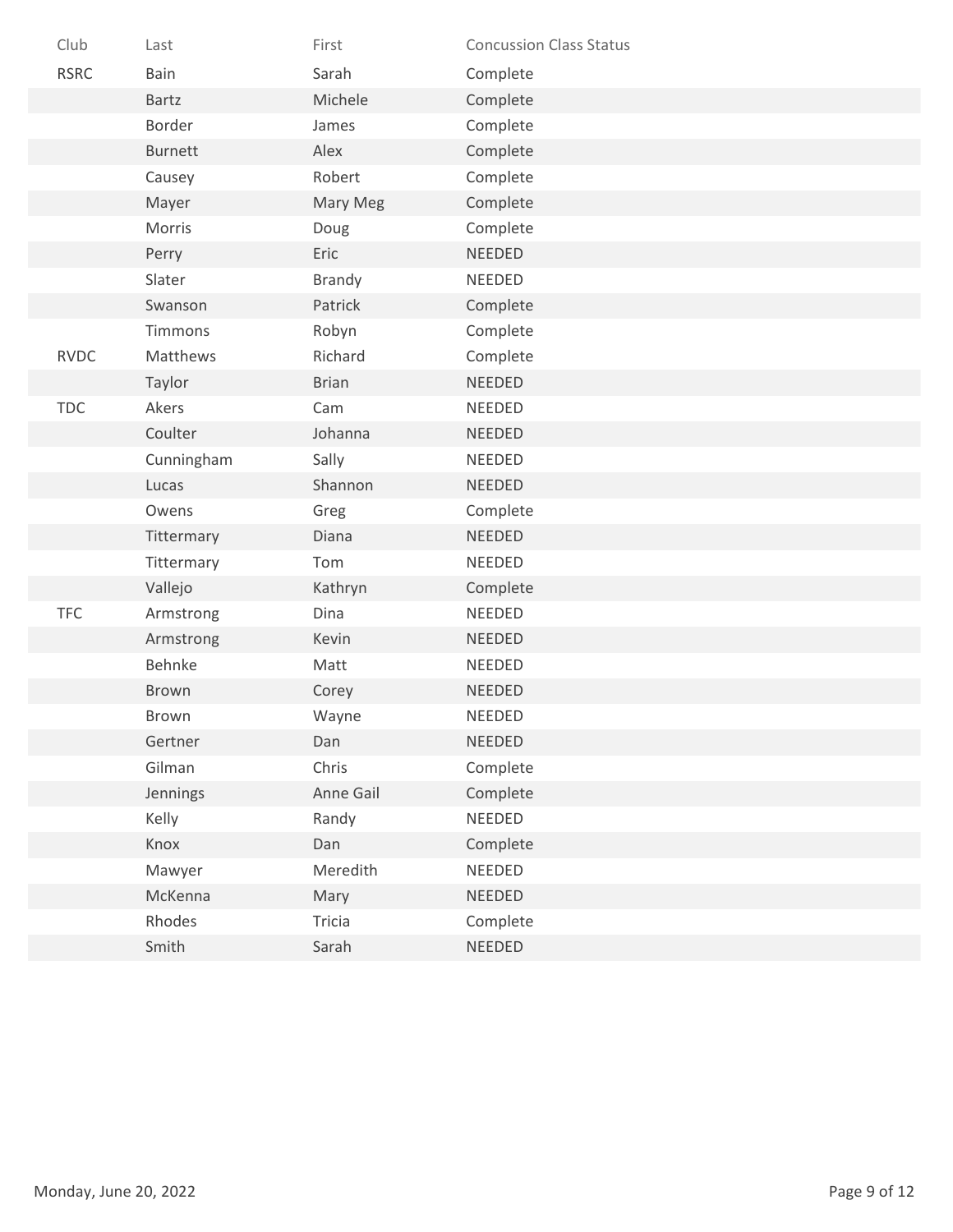| Club        | Last           | First          | <b>Concussion Class Status</b> |
|-------------|----------------|----------------|--------------------------------|
| <b>THAT</b> | Armstrong      | Doug           | Complete                       |
|             | Arroniz        | Wendy          | <b>NEEDED</b>                  |
|             | <b>Bastian</b> | Maribeth       | NEEDED                         |
|             | Conradie       | Pieter         | <b>NEEDED</b>                  |
|             | Dee            | Claire         | Complete                       |
|             | Farnsworth     | Kevin          | Complete                       |
|             | Farnsworth     | Karin          | <b>NEEDED</b>                  |
|             | Hutcherson     | <b>Brandon</b> | Complete                       |
|             | Laux           | Geoffrey       | NEEDED                         |
|             | Linton         | Michael        | <b>NEEDED</b>                  |
|             | Mitchell       | <b>Bruce</b>   | NEEDED                         |
|             | Nguyen         | Caroline       | <b>NEEDED</b>                  |
|             | Piacentino     | Joe            | Complete                       |
|             | Reiferson      | Lisa           | Complete                       |
|             | Woolley        | Katrina        | NEEDED                         |
|             | Xu             | Vivian         | Complete                       |
|             | Zorn           | Beth           | NEEDED                         |
| <b>TVW</b>  | Arruda         | Nicole         | Complete                       |
|             | Coates         | Nathan         | NEEDED                         |
|             | Kelly          | Tom            | NEEDED                         |
|             | Kelly          | Valerie        | <b>NEEDED</b>                  |
|             | Ryan           | Chelsea        | NEEDED                         |
|             | Snellen        | Michelle       | <b>NEEDED</b>                  |
|             | Tuting         | Todd           | NEEDED                         |
|             | Unowitz        | Ben            | Complete                       |
|             | Whritenour     | Julia          | Complete                       |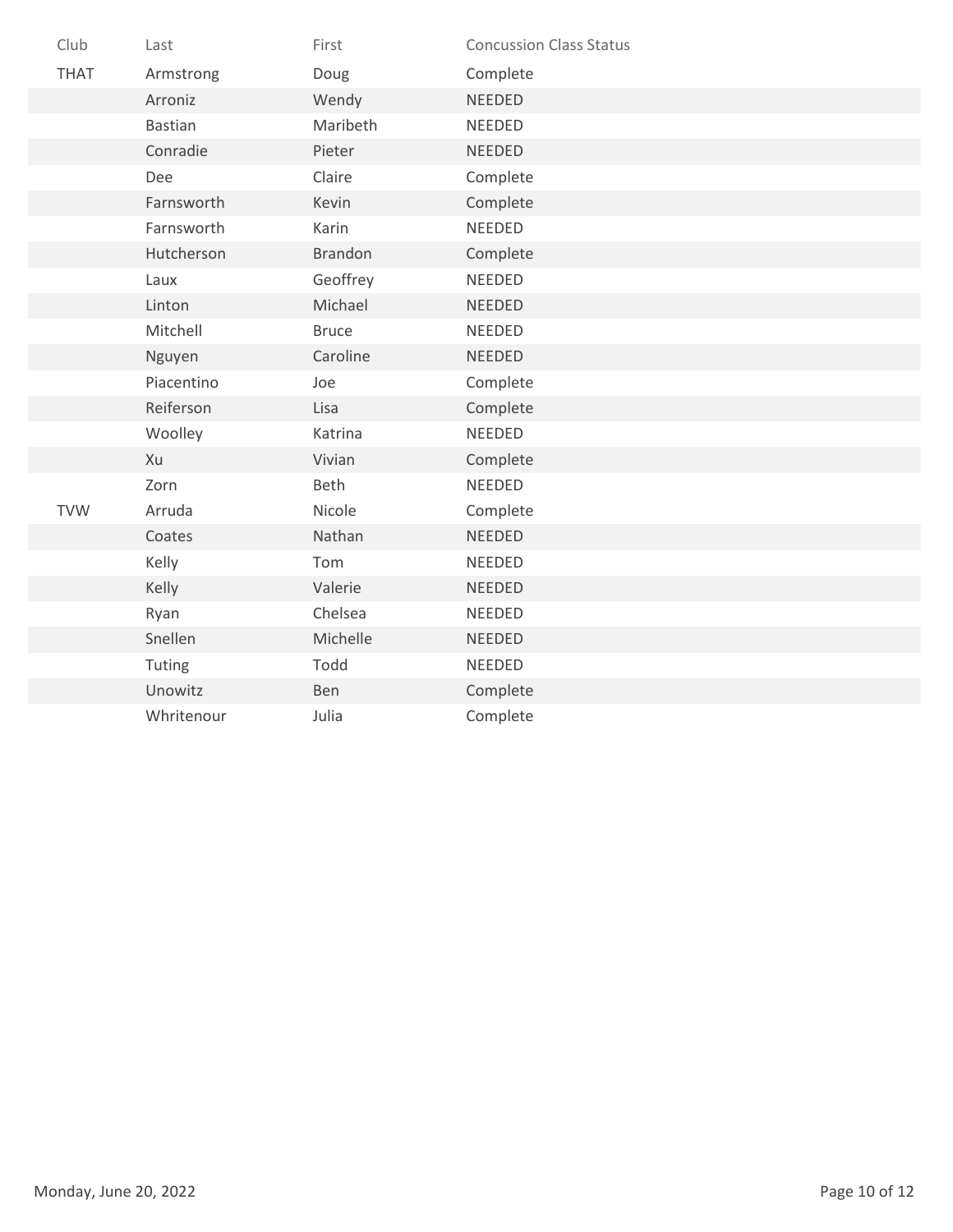| Club | Last              | First     | <b>Concussion Class Status</b> |
|------|-------------------|-----------|--------------------------------|
| WELL | Andre             | John      | NEEDED                         |
|      | Appel             | Stacie    | <b>NEEDED</b>                  |
|      | Banton            | Chris     | NEEDED                         |
|      | <b>Barricklow</b> | Rob       | <b>NEEDED</b>                  |
|      | Butterworth       | Ethan     | NEEDED                         |
|      | Cherry            | Lindzie   | NEEDED                         |
|      | Dotson            | Jon       | <b>NEEDED</b>                  |
|      | Dusing            | Tim       | <b>NEEDED</b>                  |
|      | Ellison           | Elizabeth | <b>NEEDED</b>                  |
|      | Fedora            | Miki      | NEEDED                         |
|      | Fredenberg        | Derek     | NEEDED                         |
|      | Harrington        | Stefanie  | <b>NEEDED</b>                  |
|      | Larsen            | Atle      | NEEDED                         |
|      | Lodato            | David     | <b>NEEDED</b>                  |
|      | Morgan            | Jim       | NEEDED                         |
|      | Nelson            | Chris     | Complete                       |
|      | Oberle            | Michael   | NEEDED                         |
|      | Raggio            | Randy     | NEEDED                         |
|      | Reiter            | Evan      | NEEDED                         |
|      | Ridge             | Matt      | <b>NEEDED</b>                  |
|      | Robinson          | Callye    | Complete                       |
|      | Santos            | John      | Complete                       |
|      | Smith             | Eddie     | NEEDED                         |
|      | Szobota           | Karen     | Complete                       |
| WEM  | Czekajlo          | Izabela   | NEEDED                         |
|      | Daub              | Stacey    | <b>NEEDED</b>                  |
|      | Denton-Reed       | Sharon    | <b>NEEDED</b>                  |
|      | Dunkum            | Tim       | NEEDED                         |
|      | Dyer              | John      | NEEDED                         |
|      | Flanagan          | Amanda    | <b>NEEDED</b>                  |
|      | Flanagan          | Matthew   | NEEDED                         |
|      | Knott             | Debi      | Complete                       |
|      | Moran             | Alexis    | NEEDED                         |
|      | Webb              | Jenn      | NEEDED                         |